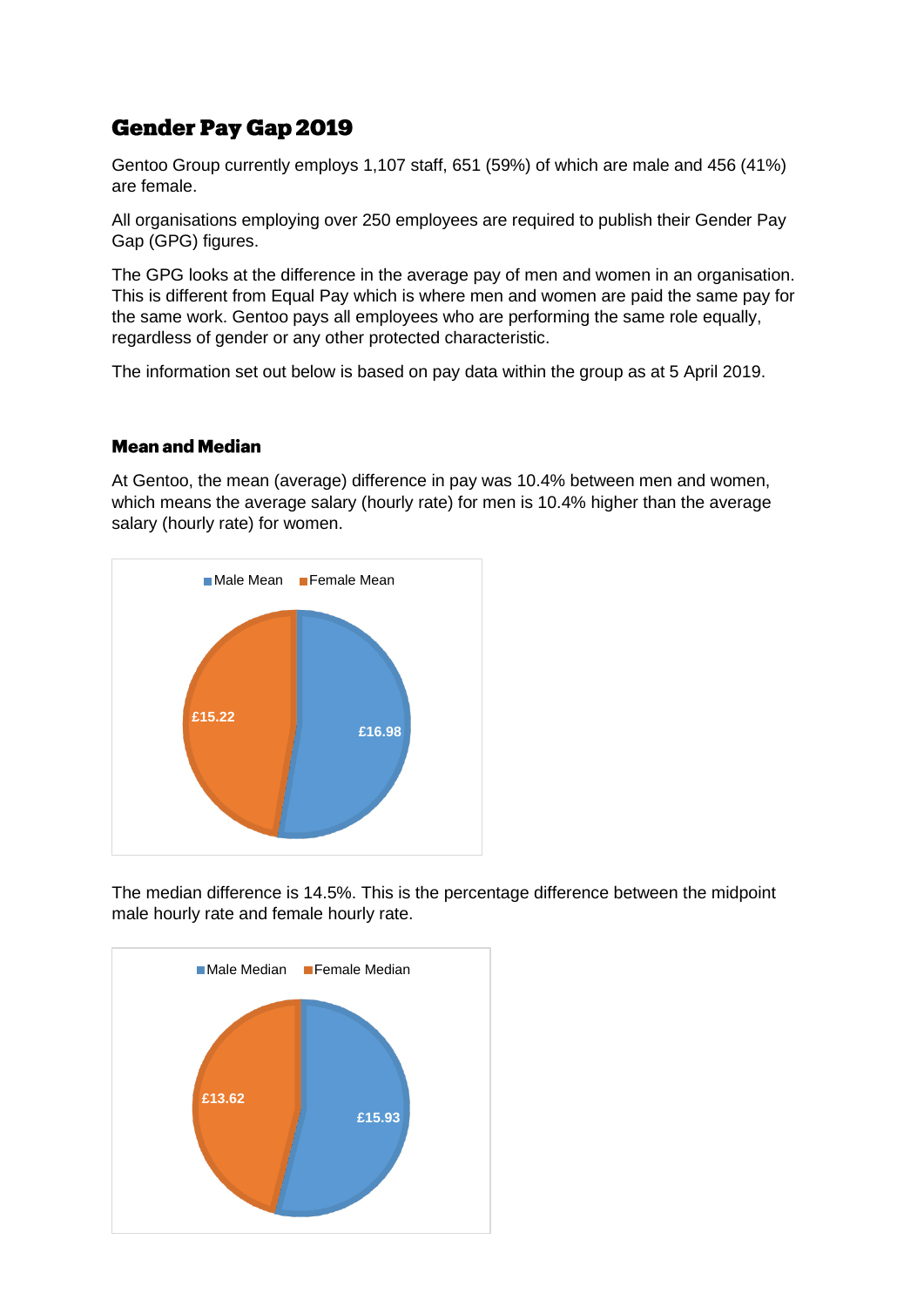The proportion of males and females within each pay quartile for the Group is shown in the charts below







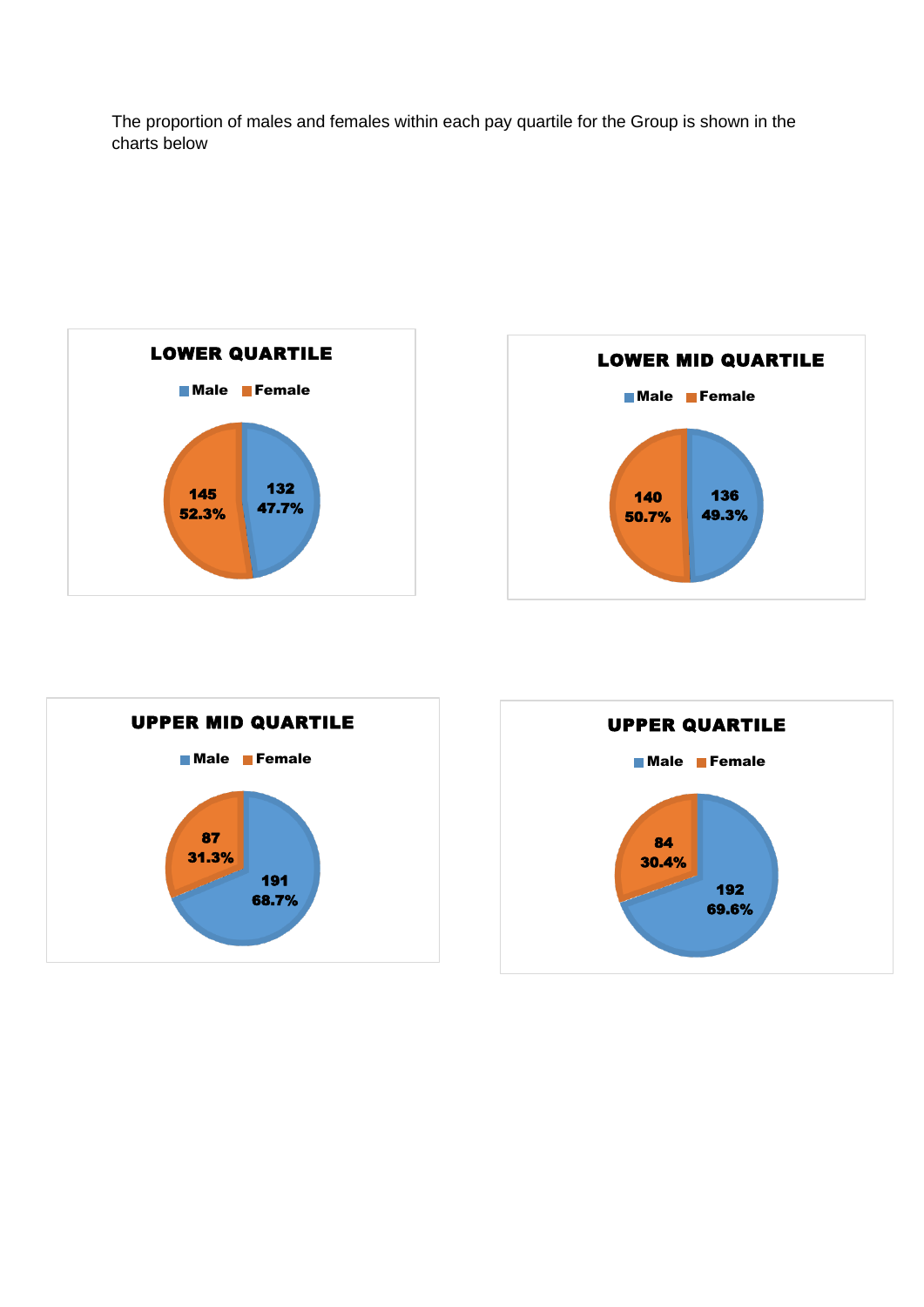# **Bonuses at Gentoo**

The only staff who received bonuses at Gentoo work within the sales function of Gentoo Homes. Overall, we had 11 employees that received a bonus:

- 3 Male
- 8 Female

As a proportion of the workforce, 0.5% of the male workforce and 1.8% of the female workforce received a bonus.

The difference in mean bonus payments within the Group is 18.6%. The average male bonus payment was £5,548 compared to £4,518 for females.



The median difference in bonus payments within the Group is -11.6%. The median female bonus payment was £4,683 compared to £4,195 for males.

# Why is this?

There are a number of key reasons behind the Group's GPG data.

Firstly, we have a larger male (59%) workforce than female (41%) workforce. It is possible that even when you pay all employees equally that an organisation may have a GPG simply as a result of the gender split within the workforce.

This point is emphasised by the significantly higher proportion of males than females currently employed in the upper (69.6%) and upper mid quartiles (68.7%). We do have some roles within the upper mid quartile that have significantly higher proportion of male than female staff, and we continue to review our approach to recruitment in these areas in order to attract greater female representation.

There continues to be a slightly higher proportion of females in the lower (52.3%) and lower mid (50.7%) quartiles.

# **Mitigating the GPG**

We have put a number of initiatives in place to mitigate our gender pay gap, this includes:

• Talent Management initiatives